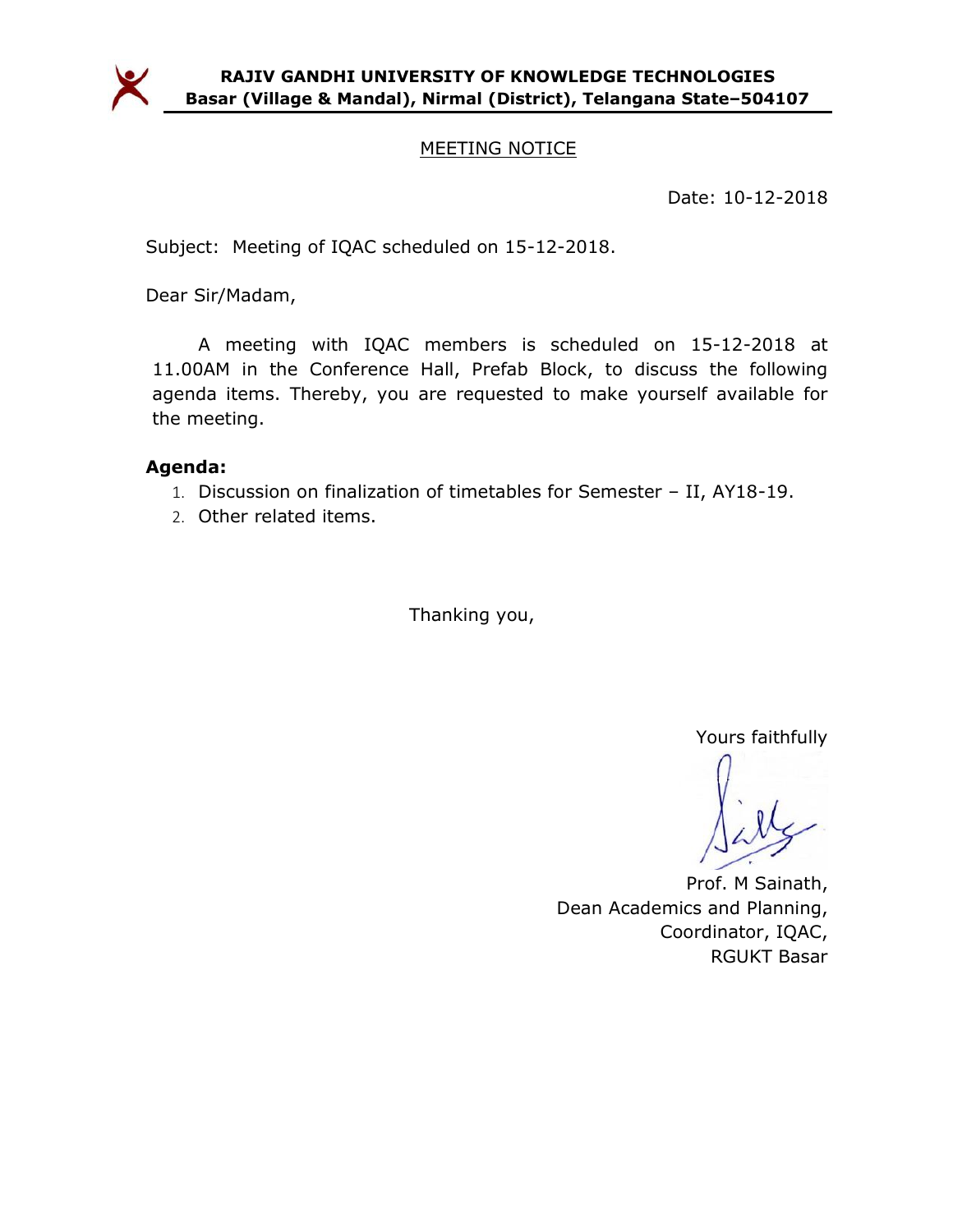

RAJIV GANDHI UNIVERSITY OF KNOWLEDGE TECHNOLOGIES Basar (Village & Mandal), Nirmal (District), Telangana State–504107

## Minutes of the Meeting Held on 15.12.2018 at 11.00 AM in the Conference Hall, Prefab Block, RGUKT – Basar

#### Agenda:

- 1. Discussion on finalization of timetables for Semester II, AY18-19.
- 2. Other related items.

#### Members Present:

- 1. Dr. A Ashok, IAS, Vice Chancellor, Chairperson
- 2. Prof. Srihari Somu, Dean (R & D, Sciences & Humanities), Senior Member
- 3. Prof. M. Sainath, Dean (Academics & Planning, IIED, Training & Placements), Coordinator
- 4. Prof. T. Rajagopala Chary, Dean Engineering, Senior Member
- 5. Prof. S. Rajesham, Professor, Senior Member
- 6. Mr. Ranadheer Sagi. Associate Dean Academics, Member
- 7. Mr. G Srinivas Sagar, Controller of Examinations, Member
- 8. Mr. K Mahesh, Head, Dept of ME, Member
- 9. Ms. Santhi Jagadeeswari, Head, Dept of CE, Member
- 10. Ms. K Nandini, Head, Dept of Chemical Engg., Member
- 11. Mr. A Ch MadhuSudana Rao, Head, Dept of ECE, Member
- 12. Mr. M Laxman, Head, Dept of EEE, Member
- 13. Mr. A Ashok Kumar, Head, Dept of MME, Member
- 14. Mr. G Ranjith Kumar, Head, Dept of CSE, Member

The Chairperson welcomed the members and presented the Agenda of the meeting. The members discussed the Agenda in detail and the following are the minutes of the meeting.

#### Item No. 1: Discussion on finalization of timetables for Semester – II, AY18-19.

The Dean Academics and Planning apprised the members that the objective of calling the meeting is to finalize the timetables of P1, P2, E2, E3 and E4 for Semester – II, AY18-19.

The Dean observed that the complete faculty allocation has not been done by the HoDs of core engineering even after the faculty allocation has been received from inter-disciplinary courses. It is also observed that some of the HoDs have not yet sent the final faculty allocation for some courses.

In this connection, the Dean requested all the HoDs to send the final faculty allocations along with final timetables by 03:00 PM on 16/12/2018 after which the same will be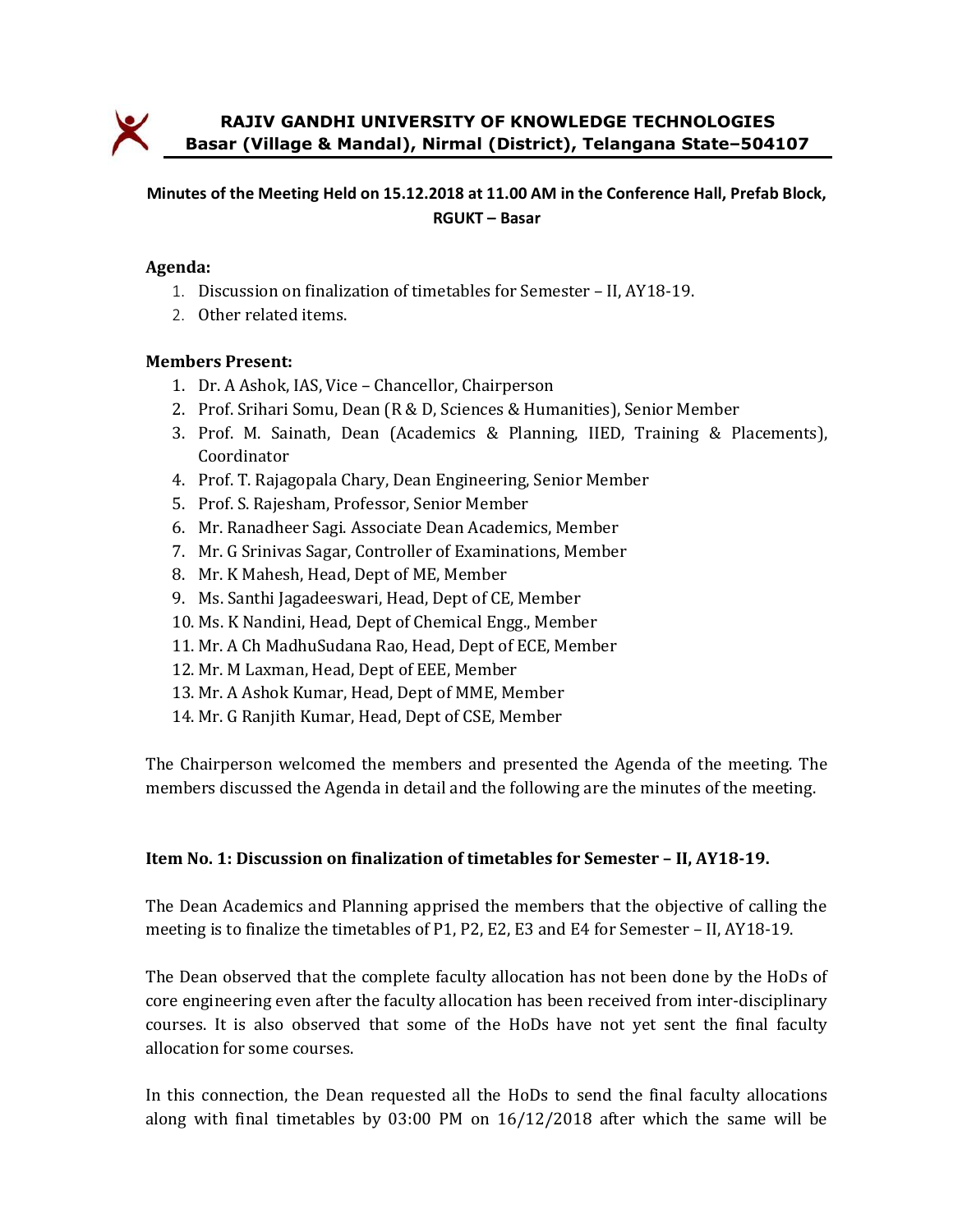verified by the Academic Section once again to remove clashes in timetables among the faculty-subjects-classes and the finalized timetables will be sent to all the staff.

The Dean suggested that the faculty allocation should be adjusted within the time slots from 09:00 AM to 1:00 PM and from 2:00 PM to 05:00 PM including the faculty who are taking additional workload to avoid ambiguity while processing their bills for additional workload.

The Dean also informed all the HoDs to work out on faculty allocation for E1. He suggested that the HoDs shall have a discussion among themselves while preparing timetables to avoid clashes among faculty-subjects-classes before they are sent to the Academic Section.

## Item No. 2: Other related items.

The Dean iterated to the HoDs that they the Academic Section do not compel any faculty to take additional workload rather they shall assign the additional workload to the faculty who express their interest to take additional workload on payment basis.

At the end of the meeting, the Vice Chancellor has thanked the members.